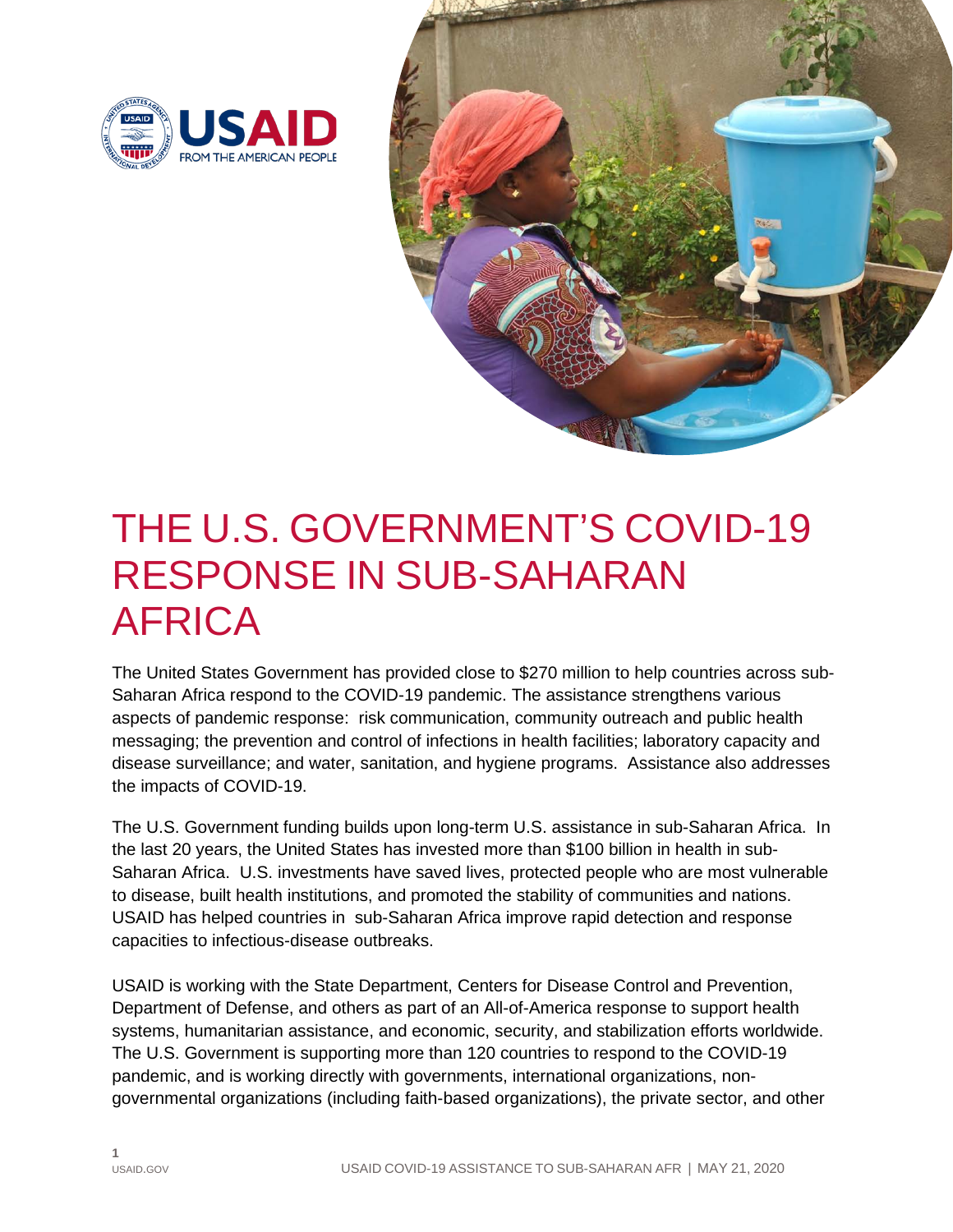organizations. This includes working with frontline workers to slow the spread, care for the affected, and equip local communities with the tools needed to fight COVID-19.

# **IMPACT & ACTIVITIES TO DATE**

### **Delivering Ventilators**

The United States donated up to 1,000 life-saving ventilators and accompanying equipment to South Africa to assist with its national response to COVID-19. Produced in the United States, the donated ventilators reflect state-of-the-art and in-demand technology, and will give South Africa flexibility in treating patients affected by the virus. These ventilator units alone are valued at \$14 million, with the accompanying equipment, service plans, and shipping totaling over \$20 million in U.S. government assistance.

### **Providing Reliable Health Information**

In Ethiopia, the United States has reached more than 30 million people with critical information on COVID-19 protection and prevention methods via posters, stickers, brochures, social media images, radio public service announcements, and other public materials in three Ethiopian languages.

### **Helping Children Learn**

The U.S. Government is providing electronic and print instructional materials for nearly 9 million students affected by school closures in Ghana, including instructional materials in early grade reading in 12 languages. USAID is developing content and materials for use across multiple platforms including radio, TV, and Internet.

For more information about how USAID is responding to COVID-19 across the world, please visit [www.usaid.gov/coronavirus.](http://www.usaid.gov/coronavirus)

# **HOW YOU CAN HELP**

- The most effective way people can assist relief efforts is by making cash contributions to organizations that are conducting relief operations. USAID encourages cash donations because they allow aid professionals to procure the exact items needed; can be transferred quickly and without transportation costs; support the economy of the disaster-stricken region; and ensure culturally, dietarily, and environmentally appropriate assistance. For more information and to donate, visit USAID's Center for International Disaster Information: [www.cidi.org.](https://www.cidi.org/disaster-responses/coronavirus/)
- To contact the team working on mobilizing private-sector engagement to support the response, please send an email to: COVID19TF\_PSE@usaid.gov. For more information about engaging with USAID to support the immediate health response, please visit: <https://www.usaid.gov/coronavirus/pse-for-covid-19-response>